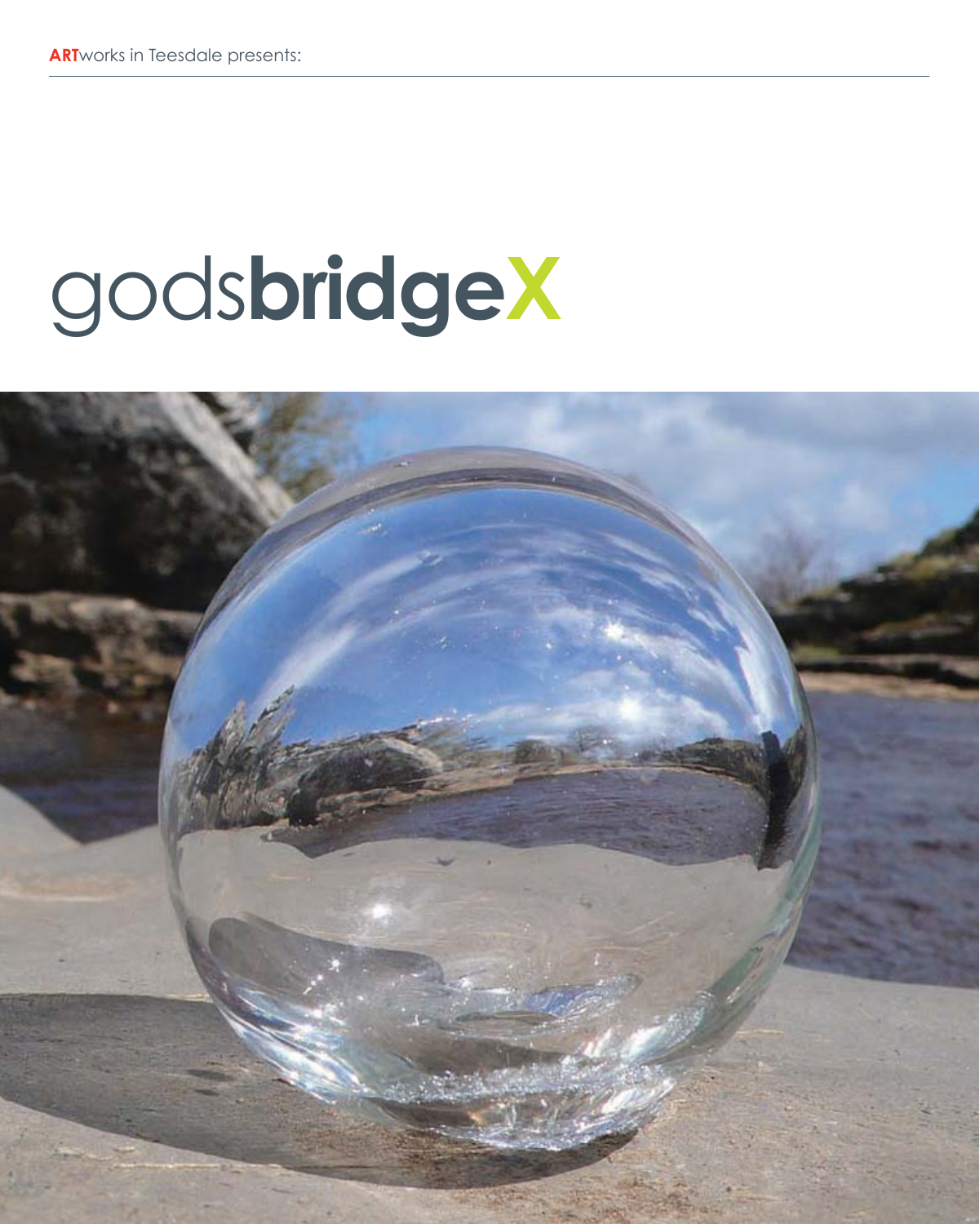Lead artist Tania Kovats mentored 10 professional artists over almost one year, who were asked to create work in response to God's Bridge, a limestone formation spanning the River Greta, high in the Pennines.

The artists were given complete creative freedom to devise a piece of work that would represent their experience of God's Bridge.

This exhibition; gods**bridgeX** is the culmination of the project and displays the artists' very different creative responses to the same place.

Siting these contemporary landscape pieces within The Bowes Museum's permanent collection encourages the visitor to search for the artworks, very much as the artists had to seek out God's Bridge.

The development of the project and the artists' progression over the period were documented on video, which can be viewed in The Bowes Museum's foyer or go to www.artworksinteesdale.org

For more information about the project, its aims and outcomes go to www.artworksinteesdale.org /god-s-bridge-artist-project/



How do artists create? Where does their inspiration come from? How do they make their decisions? The God's Bridge Artists' Mentoring Project, an innovative professional development project, has attempted to address these queries.

## **Lesley Hicks**



**Gillian Tallentire**

## **Hannah Leighton-Boyce**



### **Ewan Allinson**

### **Steve Messam**



Suzanne Williams is a visual artist who lives and works in County Durham. Her recent practice consists of a series of sculptures, drawings, paintings, digital photography and video. The works range from the representational to the abstract, incorporating both every day and traditional art materials. She has exhibited in various venues across North East England, undertaken commissions and runs art workshops.

www.suzannewilliamsart.blogspot.co.uk www.suzannewilliamsart.wordpress.com

Lesley Hicks is a senior lecturer in Fine Art at Teesside University. Her interests include historical and contemporary landscape (natural and urban) with a particular focus upon landscape in flux. The collection and development of her material spans a range of media and methods of working combining painting and drawing made directly on site with that made within the studio.

www.lesleyhicks.com

As a local textile artist and teacher, Gillian Tallentire's love of the outdoors has greatly influenced much of her work. Photography is a passion which helps her record images of nature that she translates into a piece of artwork using her fascination with texture and colour. This project has taken her out of her comfort zone – she had no control over the elements that manipulated the fabrics devoured by the river.

www.vervey.wordpress.com/gillian-tallentire

Hannah Leighton-Boyce's work is an enquiry into the way time and place are felt, experienced and constructed. Ideas are often developed in response to, or created specific to a site, exploring our role in their history and how materials and places bear witness to time passing. Notions of presence, absence and liminality are central to the exploration of a space and the narrative, material and processes that she uses.

# 10 artists create their responses to **God's Bridge**

www.hannahleightonboyce.com

Ewan's sculptures unite stonecarving and dry-stone construction to create secular shrines and votives to the genius loci - the spirit of place. Replacing religion with philosophy, these works offer up the tactile prompts to apprehend that genius of place and reflect on its meanings, with all their contradictions.

www.ewanallinson.com

Steve Messam is a landscape artist based in the North Pennines. He creates site-specific installations in rural landscapes across the UK and around the world. His often large-scale works aim to uncover the layers of narrative within landscapes and make visitors see familiar places in a new light.

www.stevemessam.co.uk

**Bryony Purvis**

### **Henna Asikainen**



## **Robyn LeRoy-Evans Charli Clark**





Bryony Purvis is an artist and filmaker based in Tyneside. Her work focuses on the different ways in which 'place' is given significance. She is interested in how invisible processes and perspectives can become known and contemplated.

www.bryonypurvis.co.uk



Henna uses different mediums to explore issues concerned with nature and the environment. Henna's work contributes to the debates around the complex ecological issues that surround these concepts and explores the poetics of our fundamental relationship with nature, the aesthetic value of nature and the experience from which these arise.

www.hennaasikainen.wordpress.com

## **Tania Kovats** – Lead artist **Jill Cole** – Photographer



Concerned with segregation between the urbanised and the natural world, Charli uses a variety of media, working towards increasing reverence and respect for ecosystems and ecological services. She is currently living in Finland researching dramatic changes in climate and cultural differences in an environment where, unlike in the UK, humans are not the only dangerous animal.

www.charliclark.co.uk www.planetfinn.wordpress.com

Robyn LeRoy-Evans uses her own body, and the objects that surround her, to generate physical, emotional, and psychological responses to the spaces she inhabits, visits, or stumbles upon. Research into erotic literature, fashion photography, and Japanese aesthetics inform her photographic style and content. Robyn is currently based in rural South-West Wales.

www.robynleroyevans.com



British artist Tania Kovats makes drawings, sculpture, installations and large-scale time-based projects exploring our experience and understanding of landscape. Her most recent artworks consider water in the landscape as a connective element. She has exhibited widely both here and abroad and her sculptures and drawings are in many public and private collections.



Jill Cole is a documentary photographer based in the north of England. She lectures in photography at Cleveland College of Art and Design whilst undertaking commissions for charities and organisations that support environmental and social change. Her work combines still life, landscape and portrait images in an attempt to engage audiences both critically and responsively.

www.jillcole.com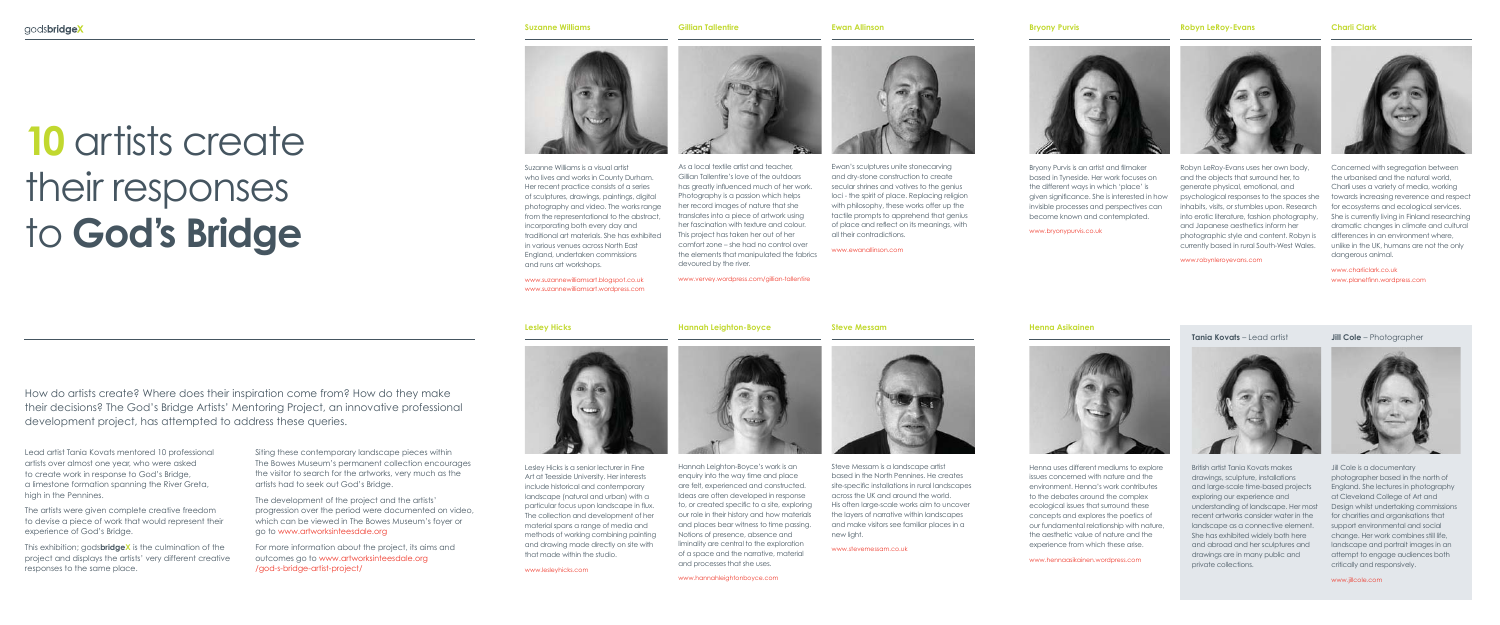A video documenting the project is screened in the foyer for the duration of the exhibition. Alternatively, scan the QR code using your smartphone device or visit www.artworksinteesdale.org/god-s-bridge-artist-project/ to view the short documentary.

(bwc Reception Disabled toilets

Stairs Museum shop È II





**The gardens Second floor**



Toilets Cafe Bowes









**Key:**

TŤ



## **1**









The vibrant abstract, collaged, mixed media paintings are Suzanne Williams' response to the God's Bridge landscape, inspired by its millennia of geological history. In contrast to the strata of natural limestone, she has created new manmade layers by adding and uncovering forms and colours found in the photographic images and drawings made during many visits to this special site. Additional work consists of a watercolour painting made into a poster and postcards, acknowledging the1930s railway posters advertising the Teesdale countryside.

**Offerings Robyn LeRoy-Evans** *Location: 5.1: John and Josephine Story Galleries 5.2: John and Josephine Story Galleries*



God's Bridge, with its profound relationship to time,

existence and memory, compelled Robyn to exist beneath it for a while, to feel the stone on her bare skin. To accompany her unique, bodily response, Robyn also used locally sourced objects and fabrics to develop a visual narrative about God's Bridge and the surrounding landscape.

The 'Curlew Machine' is a mechanical device which recreates the sound and experience of the call of a curlew high above the fells and dales of the North Pennines. An attempt to create an artificial life and audible

landscape – a 'God Machine'.

## Low Flow **Suzanne Williams**

*Location: 1.1: Low Flow, Foyer 1.2: Visit God's Bridge, Ground Floor* 

*1.3: In Spate, Picture Gallery*



Curlew Machine **Steve Messam** *Location: 9: Picture Galleries and Silver Swan*



**2**

"I do not know much about gods; but I think that the river is a strong brown god; sullen, untamed and intractable." T S Eliot, Four Quartets -The Dry Salvages.

Using the River Greta as my collaborator, fabrics have been manipulated and discoloured by the turbulent and ever-changing movement of water, rocks and debris. Natural finds, together with Man's unwanted rubbish have been salvaged from the rocky riverbed in the vicinity of God's Bridge, and melded together they tell a story about this beautiful, wild landscape traversed by the Greta.

This Much is Uncertain is a quest, a walk from God's Bridge to the sea searching for traces of the sediment that once filled the space under the bridge.

## Flow **Gillian Tallentire**

*Location: 2: The Streatlam Galleries*



**6**



**10**

'wind' + auga 'eye. time to another.

Wrap yourself in softness, surround your skin with life, feel what is around you and be grateful for its presence. Imagine another world invading yours and see that you are already intertwined with it. 'The Red Coat' is a living lining, subtle yet significant, framed for the human form.

Leaves explores the acts of observing and explaining the phenomena that we call 'world'. The process of collecting and organising the leaves speaks of the methods of collectors such as John and Josephine Bowes. The pinning of the leaves – using specimen pins – figures as a performative element replicating the labour of collection and categorisation and the 'world building' that this generates. The accompanying video invites one to wander along to God's Bridge, to question and to wonder at the very existence of our perceived world.

Leaves

**Henna Asikainen**



*Location: 10: Picture Galleries* 



Vinotonus' Shrine is a sculpture you complete when you enter it. Invoking an ancient Romano-British deity unique to the vicinity around God's Bridge, it is built dry-stone, replete with velvet, coal and carvings. It is a clash and reconciliation between God's Bridge's wild aesthetics and the museum's ordered opulence.

Vinotonus' Shrine **Ewan Allinson** *Location: 3.1: The Fountain (Gardens) 3.2: Fragment of altar found at Bowes Deo Vinotono*



Walking from Bowes to God's Bridge on 1st May 2013, I photographed the pieces of plastic carried by the River Greta caught in the undergrowth along its banks. It is these (un-natural) shapes that populate this drawing and playfully suggest the build up of sediment, a crucial element in the creation of limestone, the sedimentary rock that forms God's Bridge.

Sediment **Lesley Hicks** *Location: 7: Sediment, Silver and Metals Gallery Drift, located throughout the Museum*



**4**

**8**

This Much is Uncertain is a response to the dissolution of limestone on the River Greta, part of the process that formed God's Bridge. The dissolved rock, is carried downstream over thousands of years leaving behind the distinctive Karst scenery.

Vindauga ~ window, from Old Norse from vindr

An optical horizon enclosed within a glass sphere filled halfway with water, a stilled moment. The work draws on ideas of stillness and passing, the materials of light and water, and processes of illusion and distillation to enclose a view and create a portal from one place and

## This Much is Uncertain **Bryony Purvis**

Vindauga



*Location:*

*4: European Decorative Art*



*Location:*

*8: Silver and Metals Gallery*



**Image:** Low Flow – *mixed media on canvas, 106 x 121 cm* 

**Image:** Offerings – *mixed media, dimensions variable* 



**Image:** Curlew Machine – *mixed media audio automata* 

 $\mathbf \Theta$ 

**Image:** Flow – *fabric, various sizes*

**Image:** The Red Coat – *Sphagnum moss, velvet coat, PVC fabric and slub silk, 82 x 66 x 100 cm*

godsbridgeX

**Image:** leaves – *mixed media leaves of a White Poplar, insect mounting pins and video. Dimensions variable* 

**Image:** Vinotonus' Shrine – *stone, coal, velvet, water, 2 x 2 x 3 m* 

**Image:** Sediment – *graphite on paper, approximately 1.20 x 5 m*

**Image:** This Much is Uncertain – *mixed media, dimensions variable*

**Image:** Vindauga – *glass sphere and base, 11cm diameter* 



# The exhibition, at The Bowes Museum **April 5th – July 6th 2014**

## **Open daily**, 10am to 5pm

**The Bowes Museum admission prices apply**  The Bowes Museum, Barnard Castle, County Durham DL12 8NP

Front cover image: Hannah Leighton-Boyce





"God's Bridge is a landscape of absence, the River Greta's slow erosion of the limestone over centuries, making you reflect on what has been taken away from the place dispersed into the flow of water and time passing, much like the dispersal of thoughts and conversation amongst this cell of artists, uniquely brought together for this moment." **Tania Kovats**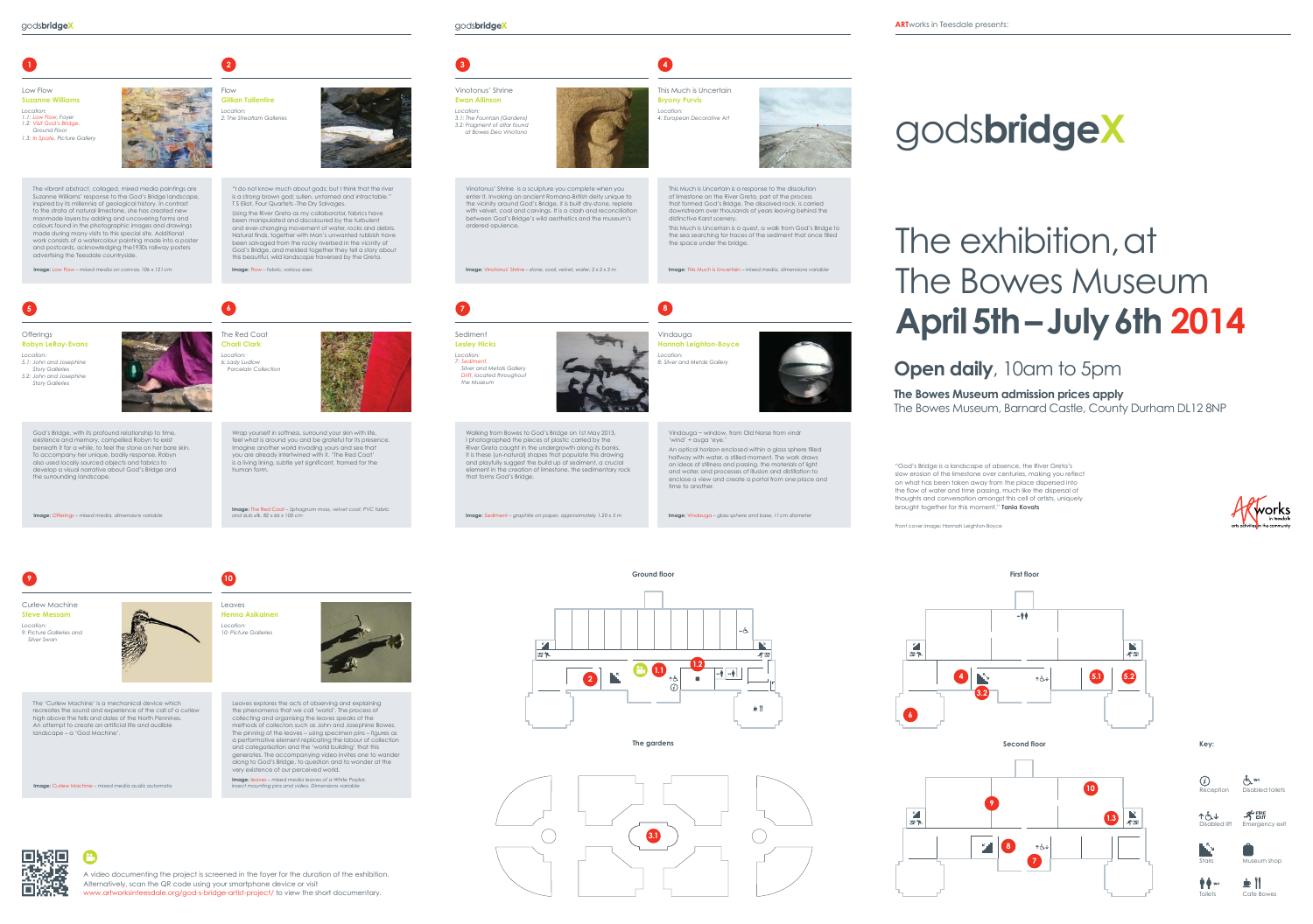## **God's Bridge** NY 957 125